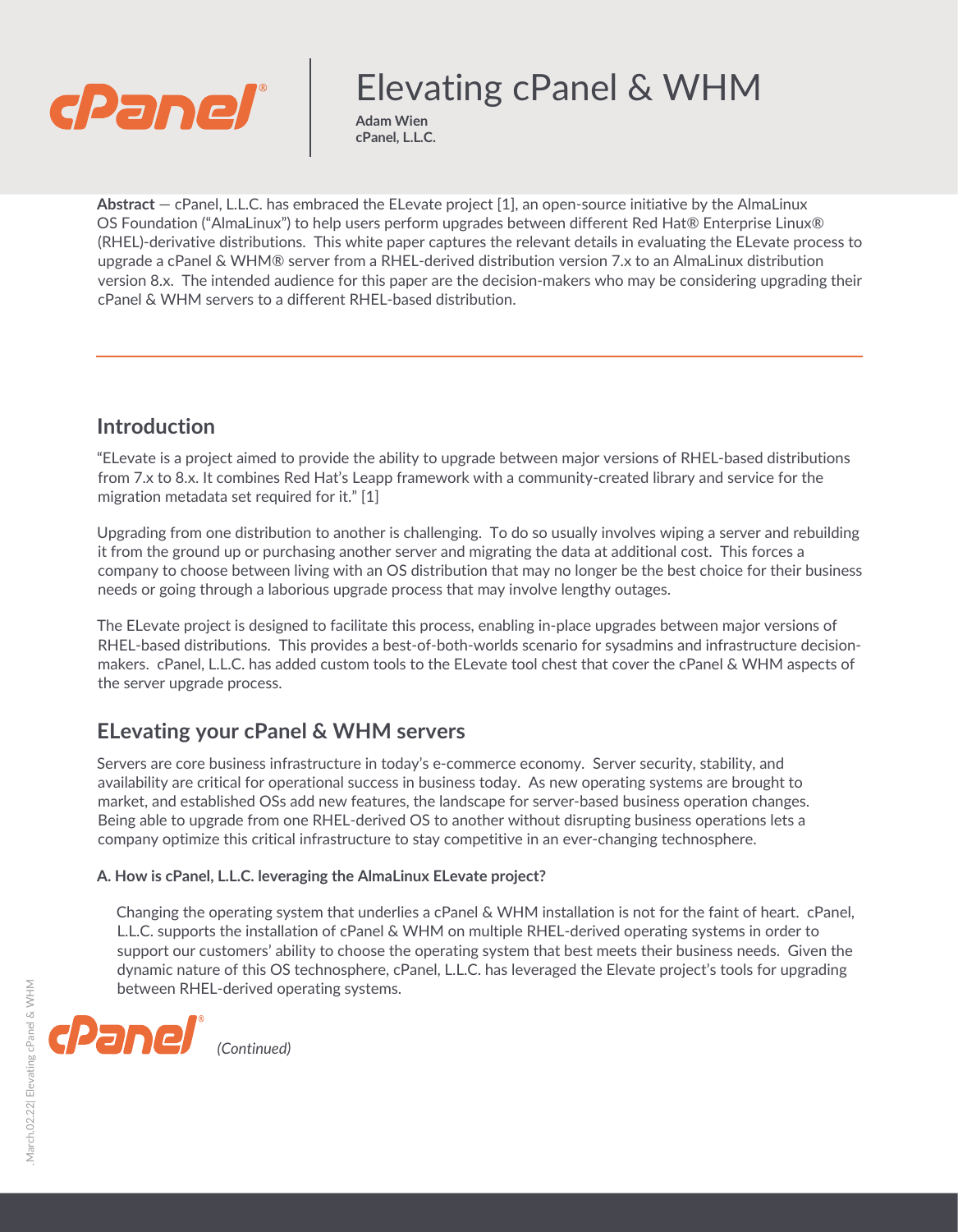#### **B. Benefits and challenges of ELevating your cPanel & WHM servers**

#### **1.) Benefits**

- The in-place upgrade process saves time and money. Not needing to provision new servers for transfers or rebuild servers from the ground up removes significant barriers to upgrading your servers to a different operating system distribution.
- The in-place upgrade process significantly reduces downtime based on our metrics. Our initial cPanel & WHM server ELevation process took 90 minutes start to finish. Historically, just transferring the accounts on a server in the same network to a new server has taken more than 3 hours. By avoiding the need to do such transfers, the upgrade process is more efficient and has very low risk of incomplete migration.
- All of the historical design decisions that led to the current system that supports your business model are preserved in the upgrade process. This removes the complexities of configuring an upgraded server to match the original server.
- The option of easily moving away from an operating system that is outdated or near its end-of-life means there's no interruption in support and security updates from both cPanel, L.L.C and upstream software providers.

#### **2.) Challenges**

- A cPanel & WHM server is a complex system that is highly customizable with 3rd-party packages and features that can be enabled/disabled. This rich environment complicates the upgrade process to the point that, historically, it required starting from a fresh install of the new OS and rebuilding the cPanel & WHM server.
- Treating a server OS upgrade as a task separate from maintaining a cPanel & WHS system configuration complicates the upgrade process and risks loss of functionality.

#### **3.) The Solution**

• We built cPanel ELevate to meet these challenges, enabling an integrated, in-place upgrade process. It manages the ELevate process end-to-end so that systems administrators can safely and efficiently upgrade a cPanel & WHM server.

### **How does the ELevate process work on cPanel & WHM servers**

The ELevate project is designed to support in-place upgrades between major versions of RHEL-based distributions, specifically from a non-AlmaLinux RHEL distribution version 7.x to AlmaLinux 8.x. This works well for systems that are running basic applications. However, nothing about cPanel & WHM is basic. In order to support our customers who may want to upgrade their cPanel & WHM servers using the ELevate process, we have created a set of tools wrapped in a script that interacts with the ELevate tools to walk sysadmins through the upgrade process.

The cPanel ELevate script manages the ELevate OS upgrade process from a cPanel & WHM perspective. This involves gracefully stopping all processes and services that will be interrupted during the ELevate process; uninstalling any packages/services that expect to be installed on a fresh OS installation and reinstalling them once the ELevate process is complete; ensuring 3rd-party installations like Immunify360 and JetBackup are properly maintained through the upgrade process.